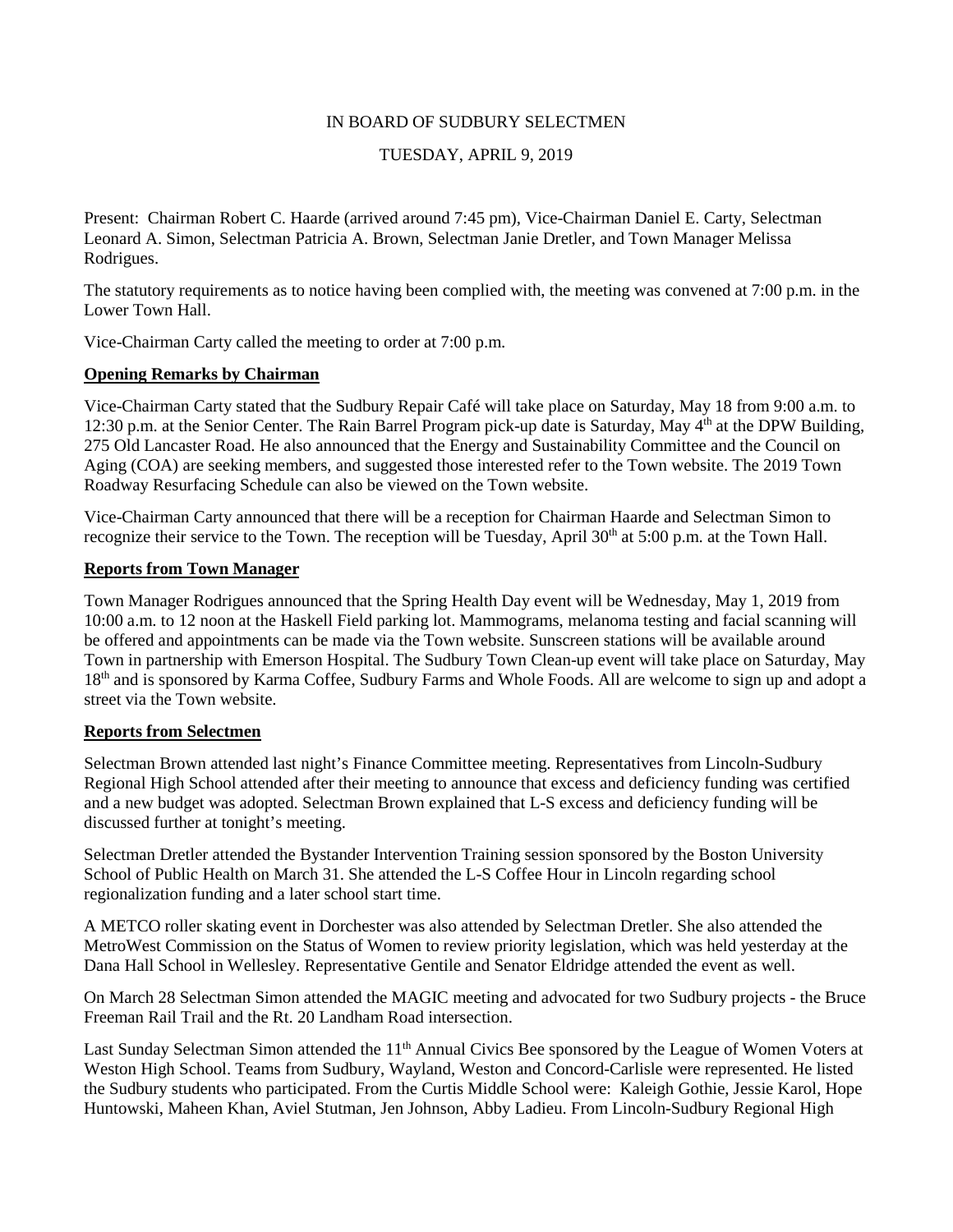School were: Amirtha Bharathan, Bret Sorbo, Josie Halporn, Ellie Stevenson, Jamie Sampson-Lizotte. Adult team members included Stewart Hamilton, Lisa Kouchakdjian and Jeffrey Levine.

# **Citizen's comments on items not on agenda**

Resident and COA member Jack Ryan, 155 Ford Road, stated that today COA voted unanimously to construct a new Senior Center on the south side of Atkinson Pool, with 11,000 to 11,650 net square feet, not inclusive of utility space.

# **Vote to accept the donation of labor and materials from Michael Lynch of Lynch Landscape and Tree Service, Inc.**

Present: Chris Lynch of Lynch Landscaping and Dan Nason, DPW Director.

Mr. Nason stated that Lynch Landscaping, in addition to installing the bench, is donating the hardscape surface underneath the memorial bench at the playground at Haskell Field in memory of Max McCormick.

Selectman Dretler asked if this donation also includes clean-up at Town Center. Mr. Lynch responded that it did.

It was on motion unanimously

VOTED: To accept the donation of labor and materials from Michael Lynch of Lynch Landscape and Tree Service, Inc. for: 1) The installation of a brick landing for the Heritage Tree and Bench to be installed at Haskell Field, near Lyon's Pride playground, in memory of Max Patrick McCormick. 2) Weed control and organic mulch application on the Town Common triangle in Town Center. As requested by Dan Nason, DPW Director.

## **Meet with Legislators (Gentile, Barrett, Eldridge)**

Present: State Senator Michael J. Barrett, State Senator James B. Eldridge and Representative Carmine Gentile.

Representative Gentile spoke of the state budget and detailed that a proposed amendment would be submitted for safety needs. He detailed various bills:

- ACT Building
- Housing Choice Bill
	- o Housing Solutions
	- o Housing Task Force
	- o Accessory Units in Single Family Homes
	- o Multi-Family Housing Incentives
	- o Cluster Residential Development
	- o Tax Relief to Seniors via Affordable Housing

Representative Gentile also provided additional information regarding Master Planning legislation, zoning code proposed amendments, and increased school funding. Representative Gentile described his School Bus Safety proposal to install bus safety monitoring systems.

Selectman Dretler and Vice-Chairman Carty inquired about the monitoring system and its funding.

Representative Gentile explained that the monitoring system would be installed on the outside of the bus. He highlighted the ongoing problem concerning double poles for utilities and municipal right of ways. He affirmed that funding for the Fairbank Community Center was a subject for Fall Town Meeting and affirmed that there has not been funding for community centers.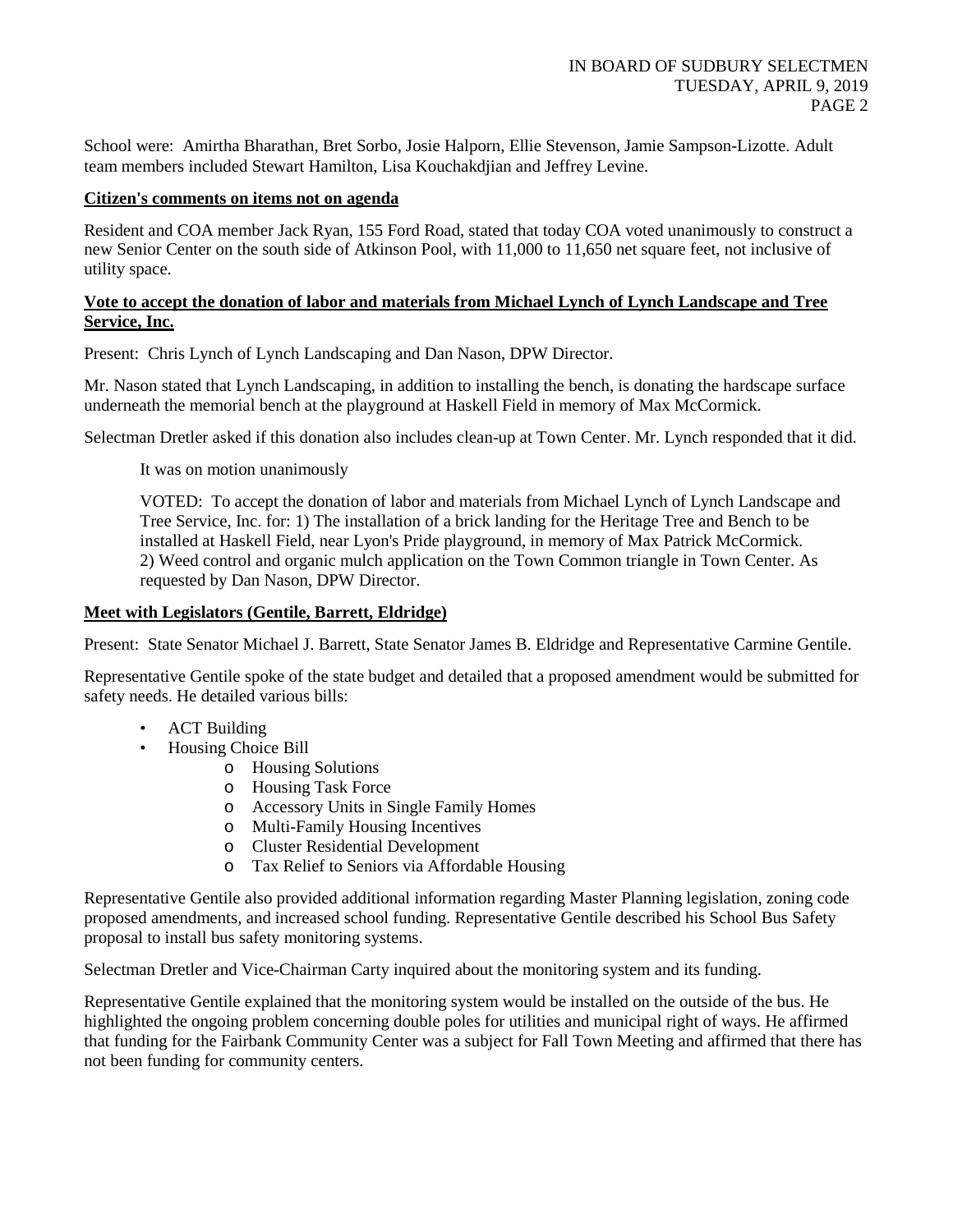Representative Gentile stated it was unlikely that school regionalization funding would be included in tomorrow's house budget, and that he continues to meet with various local school superintendents. He touched on Special Education Funding and detailed that there were no such bills included in this budget.

Selectman Brown inquired about the needs of special education students. A related discussion was led by Representative Gentile and Senator Barrett.

Senator Eldridge spoke on the following topics:

- o Support for raising revenue
- o Carbon Pricing
- o Progressive Taxation
- o Gas Tax
- o Community Preservation Act
- o Chapter 70 Protection
- o Chapter 90 for Roads and Highway
- o Regional School Transportation
- o Regional Transportation Authority

Senator Eldridge led a discussion regarding state funding for community centers and fire/police stations. He stated that Protection of Environment funding increased to 1% of the budget from 0.6%. He included that that Cherry Sheets incurred modest increases and he hoped that the House and Senate could do better in this regard.

Senator Barrett stated that the economy continues to be somewhat slow, but remains steady. He added that Representative Gentile received funding of \$75,000 for Sudbury Public Schools. Budgets were falling behind in the areas of special education, second language education for students and programs for economically challenged students.

Senator Barrett also spoke of marijuana and Air B&B tax revenues, as well as carbon pricing and aspects associated with climate change. He thanked Selectmen Haarde and Simon for all their efforts on the Board.

Vice-Chairman Carty inquired about planning for demographic changes in the state including an aging population and the trend for smaller families. Representative Gentile detailed that there is a shortage of home health care workers due to insufficient wages, and he is striving to prompt legislatures to push for such wage increases. Senator Barrett added that the state has no master plan regarding this shift in population and needs, and stressed that Massachusetts must become a pro-immigration state in order to secure such workers.

Selectman Dretler commented that many local health workers do not have driver's licenses to allow for transport to such employment. A discussion regarding affordable housing took place.

Vice-Chairman Carty stated that education is 75% of the Town budget and advocated for modernization of school funding. Senator Barrett commented that the Foundation Budget must be revisited.

Selectman Simon stressed the importance of the much-needed Fairbank Community Center and the climate issue. He specifically queried about CPA funds purchasing the railroad right-of-way. Representative Gentile responded that such funding would not be possible this year, but might be a consideration for next year.

Selectman Simon stated that the completed rail trail might enable people to more easily get to the Acton Train Station and utilize public transportation.

Selectman Dretler described the recent alcohol proposal for Whole Foods. Representative Gentile stated that he conducted a focus group regarding that proposal, and thought that the proposal was not worthy as presented. Senator Barrett added that his constituents often eat meals in the grocery stores and with compromise this might not be a bad proposal.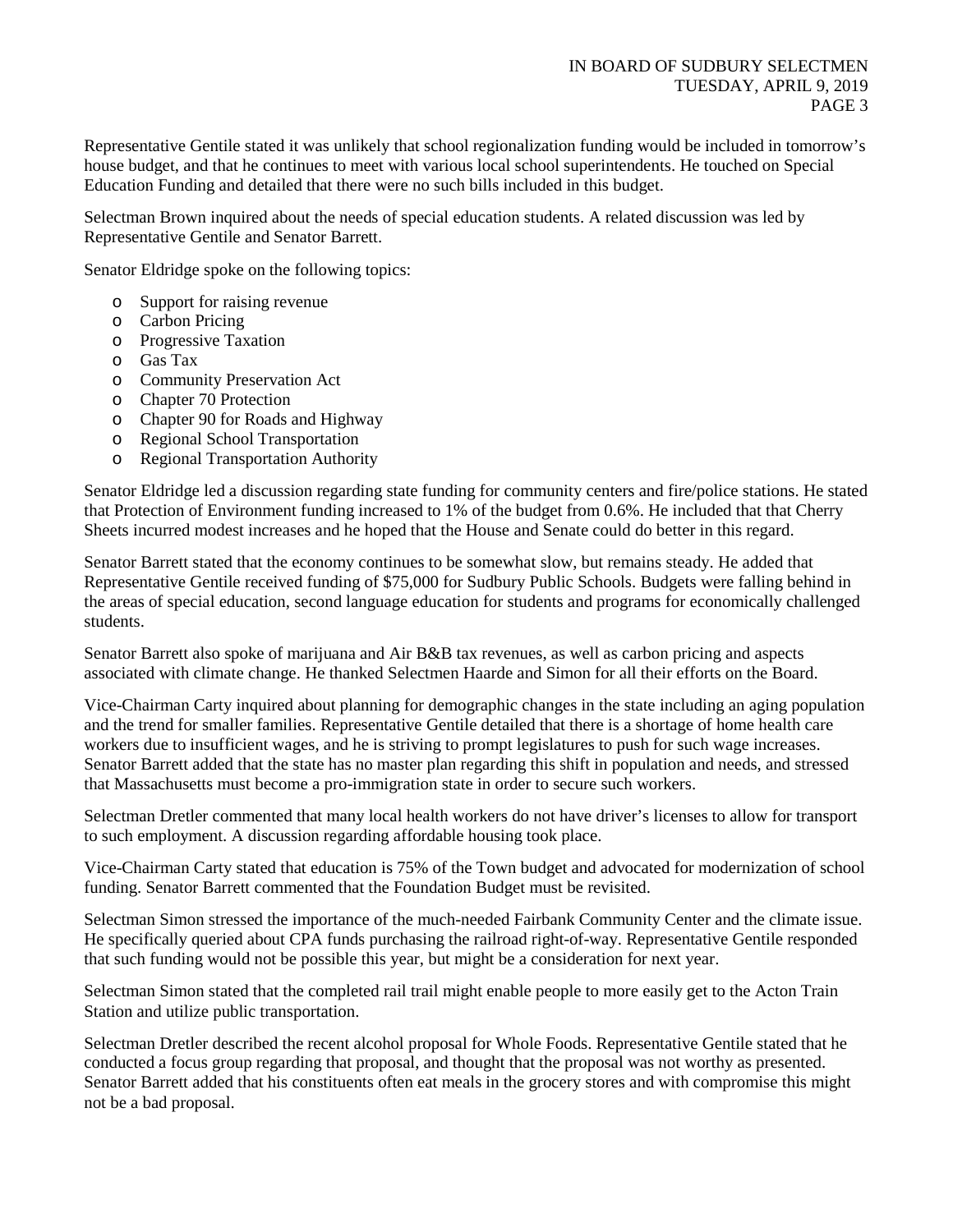Selectman Simon said that this Whole Foods proposal should be a decision of the Board of Selectmen and a Town Meeting vote. Senator Barrett agreed that the outcome should not be determined by the state. A discussion regarding alcohol licenses took place.

Selectman Brown opined about Open Meeting Law issues and the difficulties regarding the use of social media by local elected officials. Representative Gentile stated that legislation is being suggested to combat the harassment aspect experienced by local Boards and hopes that the legislation will pass in order to combat a considerable amount of frivolous complaints by upgrading Open Meeting Laws.

Selectman Brown commented on the excessive pricing associated with prevailing wages of construction workers in relation to the Fairbank Center. She stated that "prevailing wage" cost can add up to 30% of the cost of the project.

Town Manager Rodrigues stressed the problems created with the \$6,000 decrease with the Chapter 90 funding. There was some conversation about the issue.

Chairman Haarde spoke of the tremendous increase in student vaping and asked what legislators might propose. Senator Barrett responded that firmer state regulations are necessary. Chairman Haarde affirmed that he would prefer that legislation banish the vaping, rather than taxing the issue.

Board members thanked the legislators for their presentation and future efforts.

# **Amend the Lincoln-Sudbury Regional School District FY19 Budget by appropriating up to \$650,000 from excess and deficiency funds**

Present: L-SRHS Superintendent Bella Wong and L-SRHS School Committee Member Radha Gargeya.

Superintendent Wong stated that the L-S School Committee voted last night to approve spending up to \$650,000 of Excess and Deficiency funds to launch LS Academy. This approves both capital and operating funds for the L-S Academy program which will accommodate Lincoln-Sudbury students in grades 9 through 12 with behavioral problems to attend school within district. She stated that the extra funding from the excess and deficiency funds would fund sufficient staffing, should the program be in full operation this fall. If enrollment was ten or less, the full amount of operating funds might not be needed.

Selectman Brown asked when L-SRHS would know if the program would be in full operation. Superintendent Wong answered that she was not sure because the specific enrollment is still being determined, but conservatively there would be five to ten students, and enrollment could possibly be over ten students, with full enrollment targeted at twenty students.

Selectman Dretler asked if the enrollment would be composed of students from Sudbury and Lincoln only. Superintendent Wong responded that the majority of enrollment would be Sudbury and Lincoln students, but tuition would be a requirement for potential students from other communities.

Selectman Dretler asked about the construction cost. A related discussion took place.

Vice-Chairman Carty asked what was the Finance Committee vote. Superintendent Wong responded that FinCom did not take a vote, but there appeared to be a favorable consensus. Selectman Brown stated that FinCom was concerned about excess and deficiency funds and what might happen next year. Vice-Chairman Carty said that the new program was a good idea but wanted to be assured that funding would not come out of free cash next year.

Superintendent Wong affirmed that a favorable vote by the Board would ensure that the program could proceed with setting up staffing. The program cannot be offered to students for fall enrollment without the Board's approval.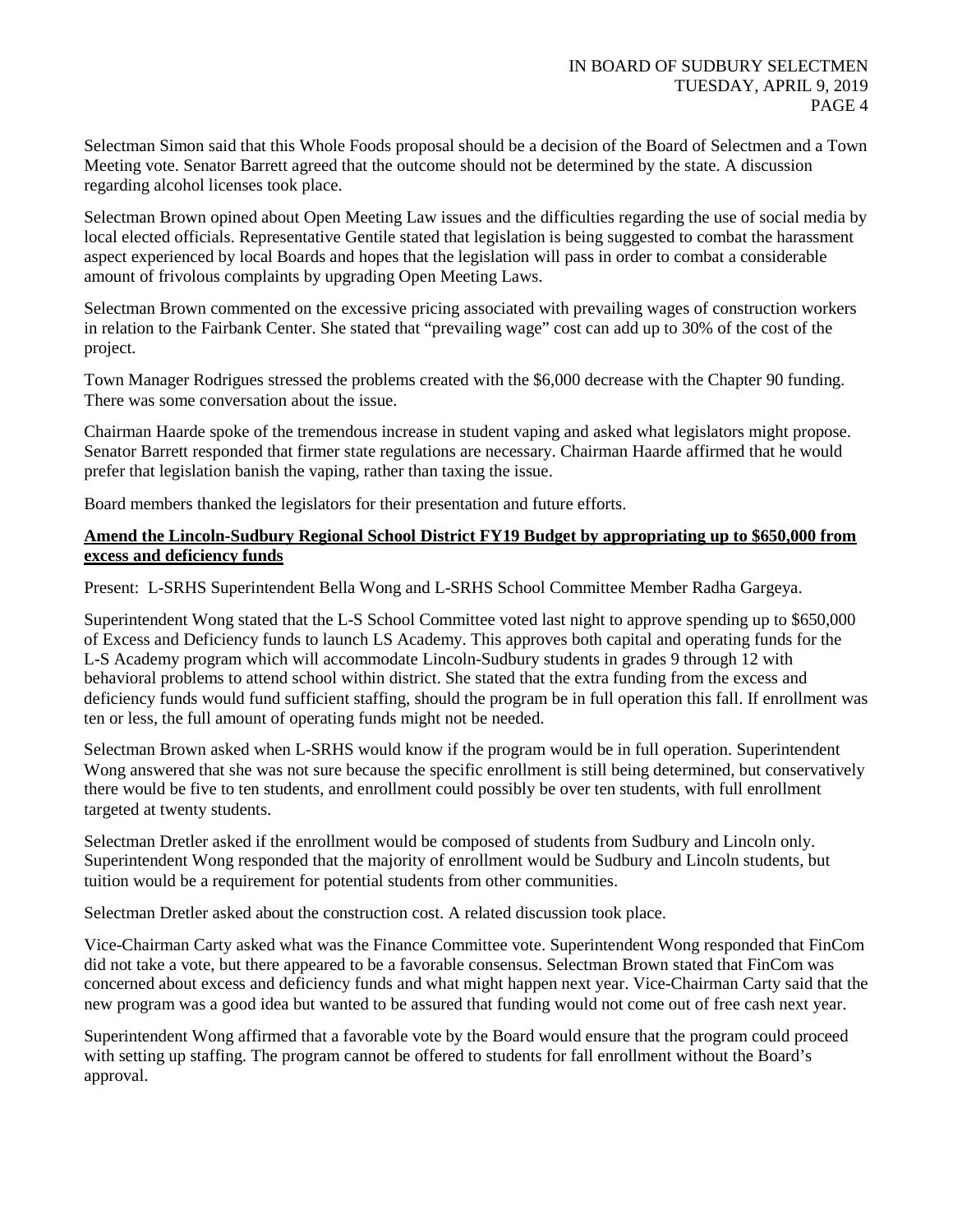Mr. Gargeya stated that the Board of Selectmen has been most helpful to L-SRHS over the past 12 years. This meeting might be the last one for him as member of the L-SRHS School Committee and he thanked everyone. The Lincoln Board of Selectmen will be voting on the same amendment on April 27.

The Board considered amending the FY20 budget to include the funds for LS-Academy, but the Town Manager pointed out that funds appropriated within the budget (particularly those for the capital expenses) would not be available until July 1, which would delay on the L-S Academy Launch. By taking no action, the Board could approve use of the funds; only by taking action would the Board require Town Meeting to approve the use of Excess and Deficiency.

It was the sense of the Board, without voting, by taking no action explicitly to approve the use of up to \$650,000 from excess and deficiency funds to be used for the following purposes: \$350,000 for construction costs at 420 Lincoln Road to create educational and support space and up to \$300,000 for operational costs to start an in-house program for Lincoln-Sudbury students.

# **Discuss Community Preservation Committee (CPC) Town Meeting articles**

Present: CPC Chairman Sherri Cline, Director of Planning and Community Development Adam Duchesneau

## Article 29 – SPS Playground Modernization

It was on motion unanimously

VOTED: To Support Article 29 – SPS Playground Modernization in the amount of \$235,000.

## Article 30 – Community Preservation Fund – Featherland Park Multisport Court Reconstruction, Phase 2

CPC Chairman Cline stated that the original request for funds to reconstruct these courts was sufficient only to build two of them. The \$220,000 requested by Park & Rec and approved by CPC is a placeholder; bids for the project are due on April 23, so there will be a firm number for Town Meeting. L-S has committed to giving \$10,000 for this project.

Selectman Brown stated that FinCom argued that last year, the Article proposed four tennis courts and two courts were constructed. Selectman Simon added that Town Counsel explained that expending the appropriated funds to build two courts is legal. Selectman Brown said that the objection was not the legality of the expenditure; it was the representation to Town Meeting that four courts would be built when only two were actually constructed. Selectman Carty reminded the Board that he has proposed having periodic project reviews to track work in progress.

It was on motion unanimously

VOTED: To support Article 30 – Community Preservation Fund – Featherland Park Multisport Court Reconstruction, Phase 2 in the amount of \$220,000 (inclusive).

## Article 31 - Community Preservation Fund – Regional Housing Service Office (RHSO)

Ms. Cline recognized Liz Rust for her help with the Coolidge project.

It was on motion unanimously

VOTED: To support the Community Preservation Fund – Regional Housing Service Office (RHSO) in the amount of \$30,000.

### Article 32 - Community Preservation Fund – The Coolidge at Sudbury Phase 2

Ms. Cline commented that The Coolidge is a 100% age-restricted, affordable housing project.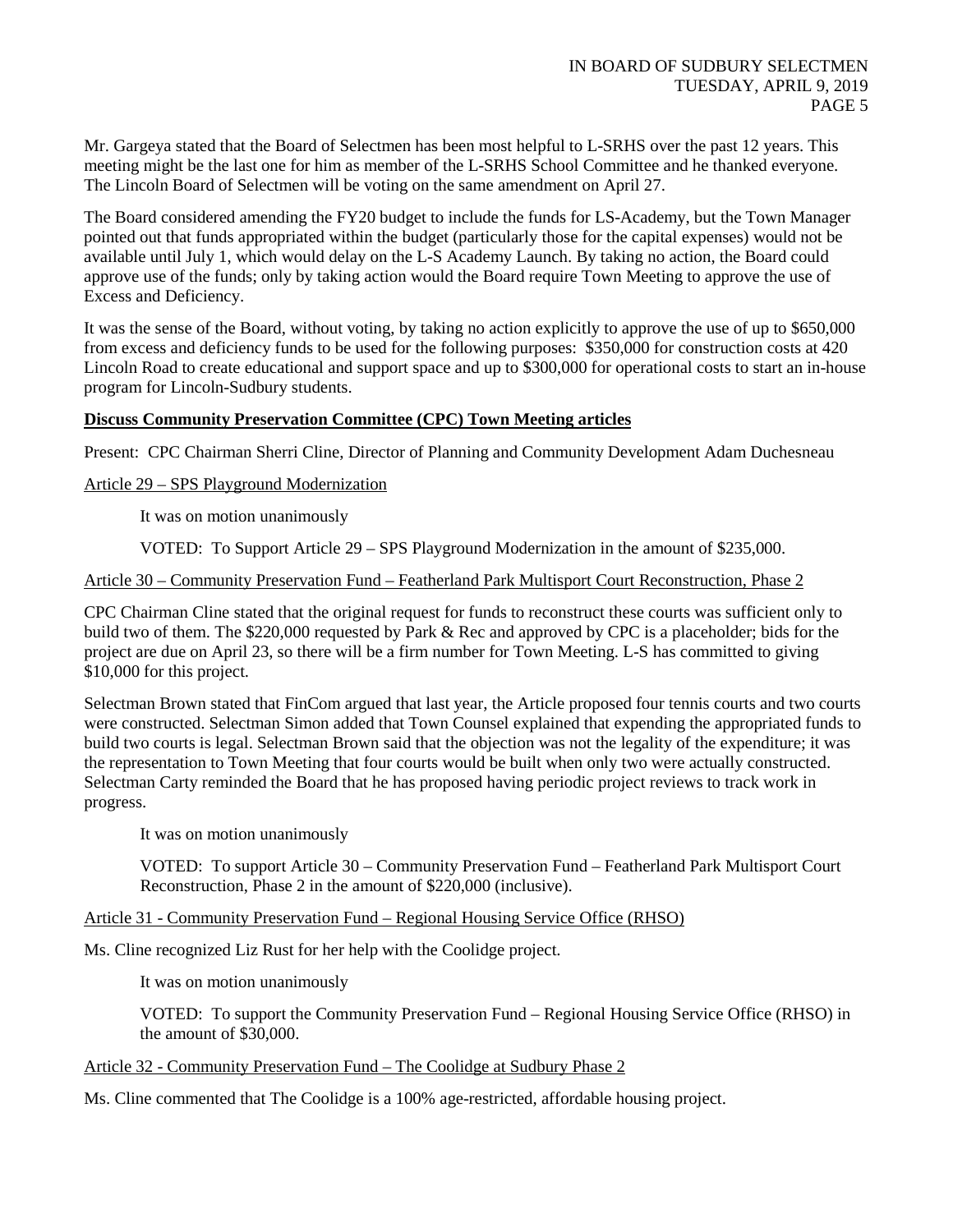VOTED: To support Community Preservation Fund – The Coolidge at Sudbury Phase 2.

## Article 33 - Community Preservation Fund – Sudbury Newspaper Digitalization

Vice-Chairman Carty asked if a service will be responsible for the digitalization project. Ms. Cline responded in the affirmative and stated that the newspaper will be searchable, sustainable and online.

VOTED: To support the Community Preservation Fund – Sudbury Newspaper Digitalization in the amount of \$25,000.

## Article 34 - Community Preservation Fund – Smoke and Fire Detection for Loring Parsonage

Ms. Cline stated that this would be similar to the smoke and fire detection system at the Hosmer House.

VOTED: To support the Community Preservation Fund – Smoke and Fire Detection for Loring Parsonage in the amount of \$63,000.

Chairman Haarde inquired about the system. Selectman Brown commented that sprinklers are not good for the preservation of historic treasures should there be a fire. Selectman Simon affirmed the worth of such a detection system and the benefit of being in close proximity to the Fire Station in the center of town.

# Article 35 - Community Preservation Fund – General Budget and Appropriations

Ms. Cline stated that this appropriation was the budget for the CPC, including \$1,140,210 in debt service for previous open space acquisitions and \$85,000 for CPC administrative expenses. Selectman Simon stated that the funding amount was consistent with amounts from past years. Ms. Cline was in agreement.

It was on motion unanimously

VOTED: To support the Community Preservation Fund – General Budget and Appropriations as described in Article 35 of the Town Warrant.

### **Update and discussion on community compact**

Present: Adam Duchesneau, Director of Planning and Community Development; Alice Sapienza, Cross Town Connect Representative on the Transportation Committee.

Mr. Duchesneau stated that the Town is proposing to submit an application to increase connections and to fill transportation gaps. The Town was denied a previously submitted grant and that this proposed grant would be an award of \$85,000.

Ms. Sapienza stated that this proposal would include Sudbury being the lead program community for a group of MAGIC communities and Sudbury would be the named applicant of the grant. (MAGIC is the Minuteman Advisory Group on Interlocal Coordination, a regional planning entity of which Sudbury is a member.)

Town Manager Rodrigues outlined the three transportation incentives in the grant and added that the Town would have to wait a year to apply for the grant.

Ms. Sapienza agreed that the Town would be able to submit the grant application in a year. Selectman Brown mentioned that the timing of such an award would coincide with the Town's new Master Plan.

Selectman Simon recommended that periodic updates be presented to the Board.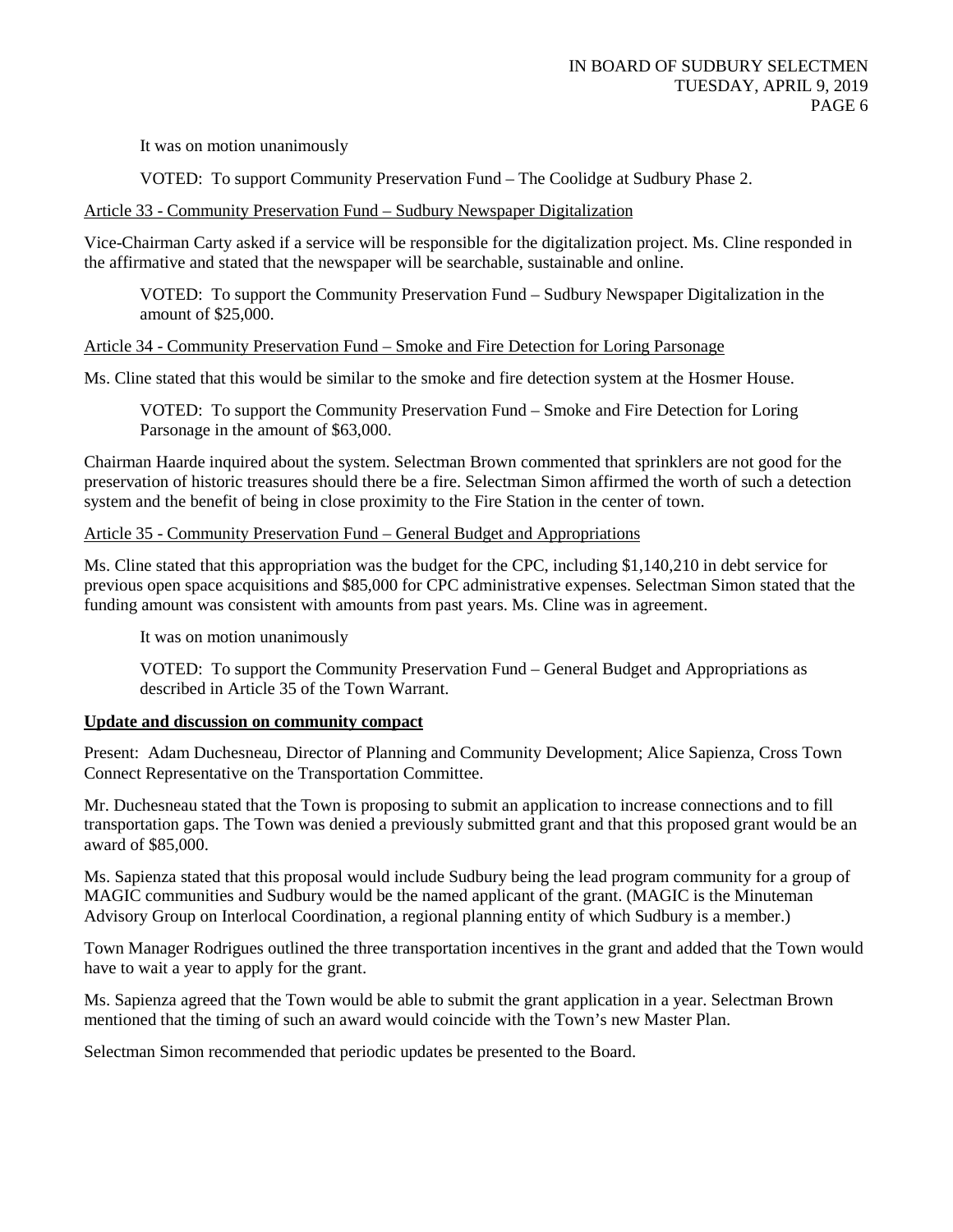VOTED: To approve submission to of the application for proposed ride-hail and taxi pilot for Sudbury and other MAGIC communities.

## **Review ATM articles, take positions on articles, and assign presentations**

Article 3 - FY20 Budget

It was on motion unanimously

VOTED: To support Article 3 – FY20 Budget.

Article 8 – FY19 Snow & Ice Transfer

Town Manager Rodrigues requested that \$270,000 be used from free cash to fund the snow & Ice article.

It was on motion unanimously

VOTED: To support Article  $8 - FY19$  Snow & Ice Transfer in the amount of \$270,000.

Article 11 – LSRHS Excess & Deficiency - Withdrawn

Article 14 – Surplus Vehicle Revolving Fund (new)

Town Manager Rodrigues explained that passing of this article would allow that old vehicles could be auctioned in order to buy new vehicles.

It was on motion unanimously

VOTED: To support Article 14 – Surplus Vehicle Revolving Fund

Article 15 – Board of Health Revolving Fund – Scope Expansion (new)

Town Manager Rodrigues stated that the revolving account would be used for vaccines and tobacco cessation programs.

It was on motion unanimously

VOTED: To support Article 15 – Board of Health Revolving Fund – Scope Expansion

Article 16 – ZBA Revolving Fund – Scope Expansion (new)

Town Manager Rodrigues stated that the expansion would allow for member education/conferences.

It was on motion unanimously

VOTED: To support Article 16 – ZBA Revolving Fund – Scope Expansion

Article 22 - Sudbury Public Schools Playground Improvement – Withdrawn

Town Manager Rodrigues confirmed that Article 22 - Sudbury Public Schools Playground Improvement was withdrawn.

Article 27 – Raymond Road Conveyance to Water District

Town Manager Rodrigues referred to the map depicting the site to be transferred from the Town of Sudbury to the Sudbury Water District. She added the area immediately around the actual well is an easement—that is, the Town has given the Water District permission to use that land, but the Town and not the Water District owns it.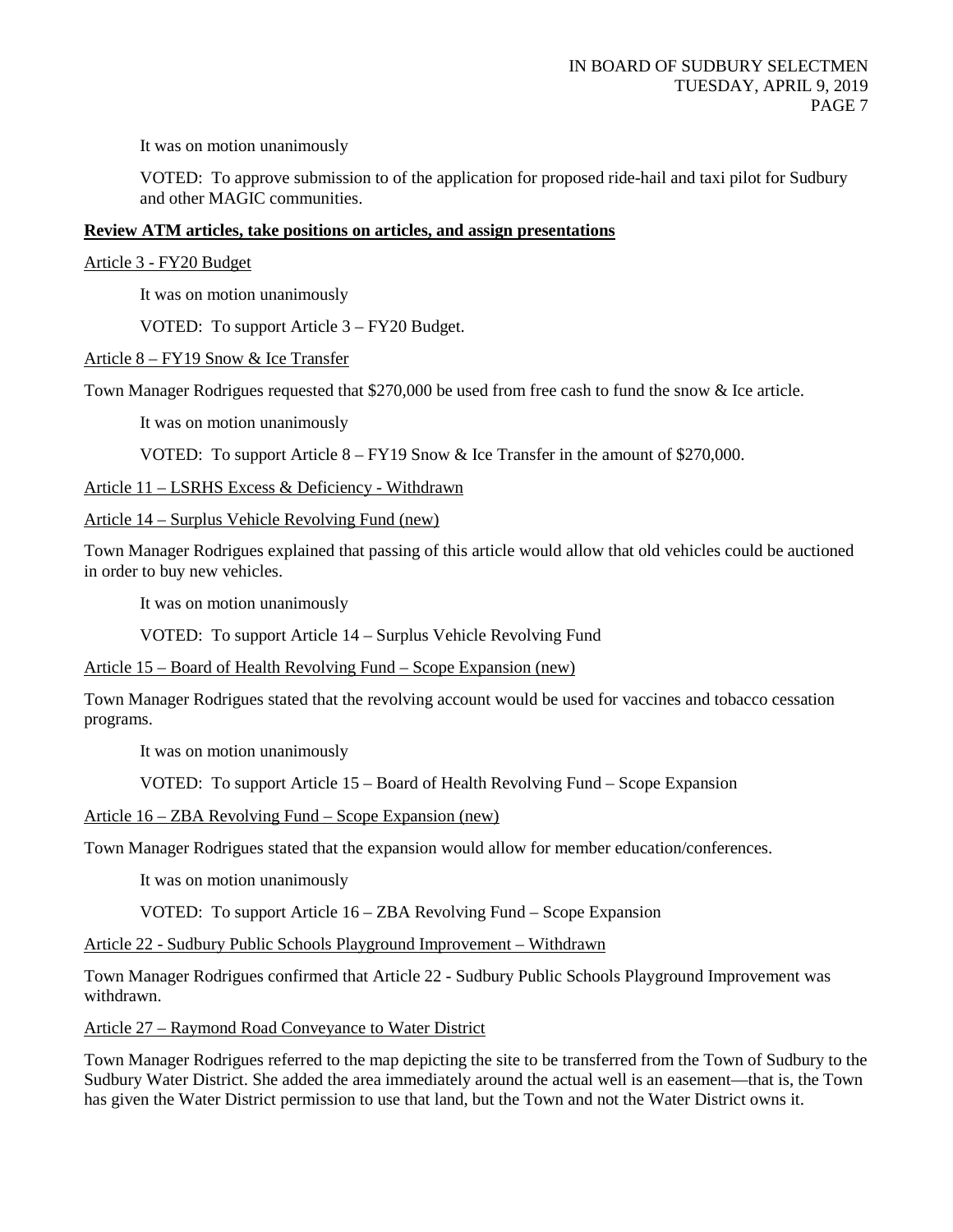VOTED: To support Article 27 – Raymond Road Conveyance to Water District.

The Board agreed that Town Manager Rodrigues would make Town Meeting presentations on the Repurposing of the stabilization fund, Capital Planning and Camp Sewataro.

# **Discussion and vote whether to waive the Board of Selectmen Ballot Question Policy**

Due to time constraints in regard to upcoming Town Meeting, Town Manager Rodrigues recommended that BOS policy be waived for this item only.

Selectman Simon stated that it would make better sense to have a special Town Meeting sometime after May Town Meeting to address the Camp Sewataro property. Selectman Brown suggested that it would be wise to vote on the Sewataro property before the summer when residents go away on vacation.

Selectman Dretler asked if this policy has been waived before, and Town Manager Rodrigues replied that the policy was not adopted until February 7, 2017.

It was on motion two opposed and three in favor. Haarde–aye, Carty-aye, Brown-aye, Simon-no and Dretler-no.

VOTED: To waive the Board of Selectmen Ballot Question Policy notice requirements for solicitation of arguments in favor and arguments in opposition to accompany the Ballot Question concerning the acquisition of the Camp Sewataro property and refer such solicitation to Town Counsel pursuant to Chapter 180 of the Acts of 1996.

# **Discussion on Town Forum**

Vice-Chairman Carty recommended that the Fairbank Community Center be the topic for Town Forum and a date would be selected after May Town Meeting. The Board agreed with the recommendation.

# **Discussion on Fairbank Community Center**

Town Manager Rodrigues updated the Board on Fairbank progress and added that new working group members have been appointed and Fairbank working group meetings would resume.

Selectman Dretler stated that Jeff Levine was appointed a new COA working group member.

# **Approve a new Common Victualler License for Twenty-Nine**

Selectman Dretler commented that Twenty-Nine is currently hiring. Selectman Carty stated that the address for Twenty-Nine is 29 Hudson Road. The correction was noted.

It was on motion unanimously

VOTED: To approve a new Common Victualler License for Twenty-Nine, 29 Hudson Road, as requested in an application dated March 14, 2019, subject to conditions put forth by the Fire Department and Building Department.

# **Memorandum of Agreement (MOA) between the Town of Sudbury and the Sudbury Fire Fighters Union**

Town Manager Rodrigues stated that the MOA was ratified with a vote in Executive Session. She highlighted stipulations, including wage and benefit increases and two long-standing grievances being settled.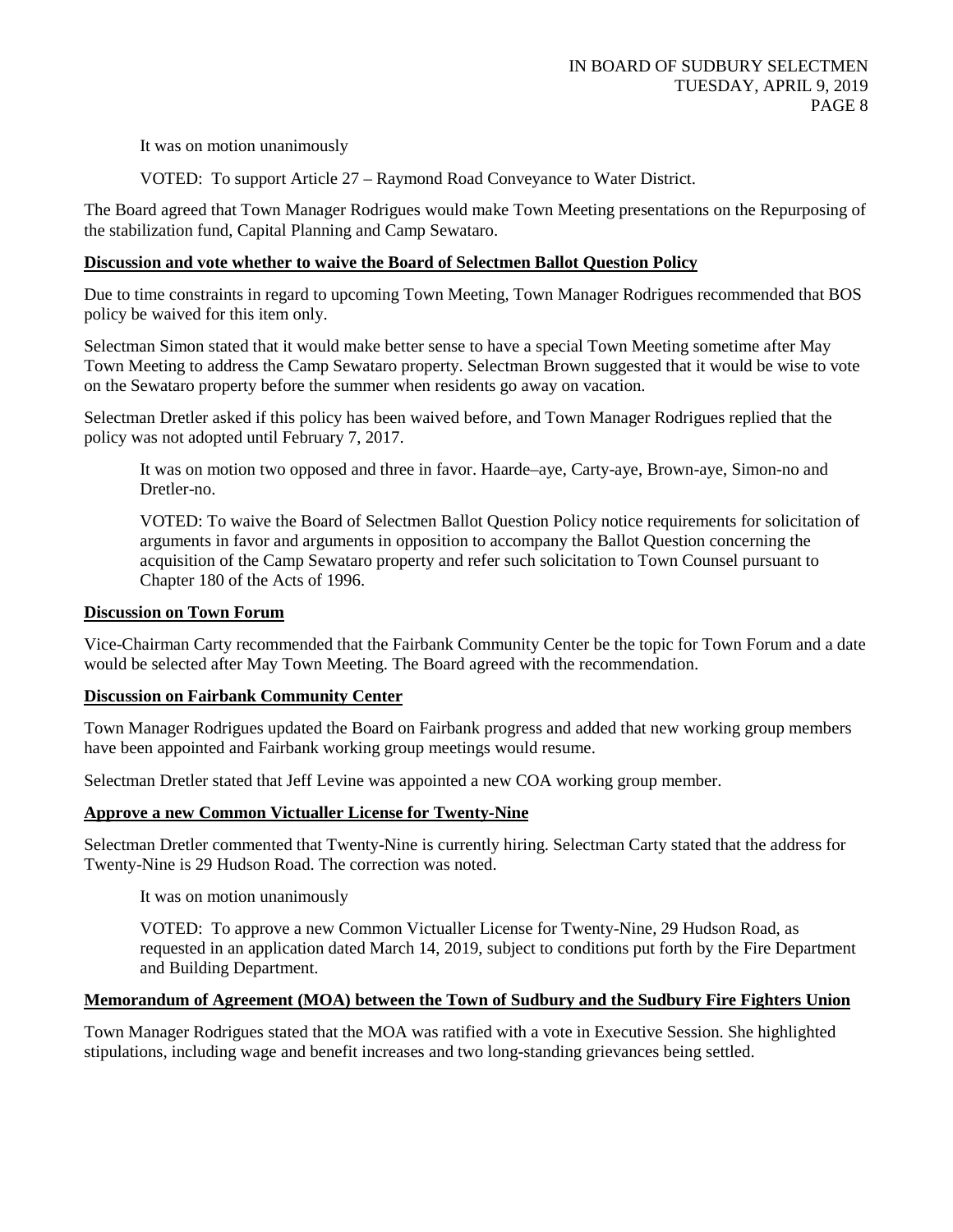VOTED: To approve the Memorandum of Agreement (MOA) between the Town of Sudbury and the Sudbury Fire Fighters Union, I.A.F.F. Local 2023, and ratify the vote taken in Executive Session between the Town of Sudbury and the Fire Fighters Union.

### **Citizens' comments (cont)**

There were no citizen's comments.

## **Discuss upcoming agenda items**

Town Manager Rodrigues shared that the next regular Board meeting is April  $30<sup>th</sup>$  and most topics would relate to May Town Meeting.

An executive session is scheduled for April 16<sup>th</sup> to discuss Camp Sewataro. Selectman Simon and Dretler will not be in attendance and will participate via phone, if a quorum is physically present.

Another executive session is scheduled for April 24<sup>th</sup> to discuss/approve past BOS executive session meeting minutes. Discussion of Eversource and Sudbury Station will also be included on the April 24<sup>th</sup> agenda.

## **Consent Calendar**

## **Sign Annual Town Meeting Warrant**

It was on motion unanimously

VOTED: To sign the Annual Town Meeting warrant which must be delivered to residents by 4/29/19.

### **Military Appreciation Month**

It was on motion unanimously

VOTED: To acknowledge that the month of May is Military Appreciation Month and to sign a proclamation in this regard.

### **Marilyn MacLean Day**

It was on motion unanimously

VOTED: To proclaim Wednesday, April 24, 2019 as Marilyn MacLean Day in the Town of Sudbury in honor of 36 years of support on the Historical Commission, and sign a proclamation in this regard.

### **Approve the minutes of 3/5/19 and 3/12/19**

It was on motion unanimously

VOTED: To approve the minutes of 3/5/19 and 3/12/19.

# **Grant a Special Permit for Patriot's Day Parade on Friday, April 19**

It was on motion unanimously

VOTED: To Grant a Special Permit to the Sudbury Companies of Minute and Militia, to hold the annual Parade to Commemorate Patriot's Day on Friday, April 19, 2019, from 5:30 A.M. through approximately 12:30 P.M., subject to Police Department safety requirements, Proof of Insurance Coverage and the assurance that any litter will be removed at the parade's conclusion.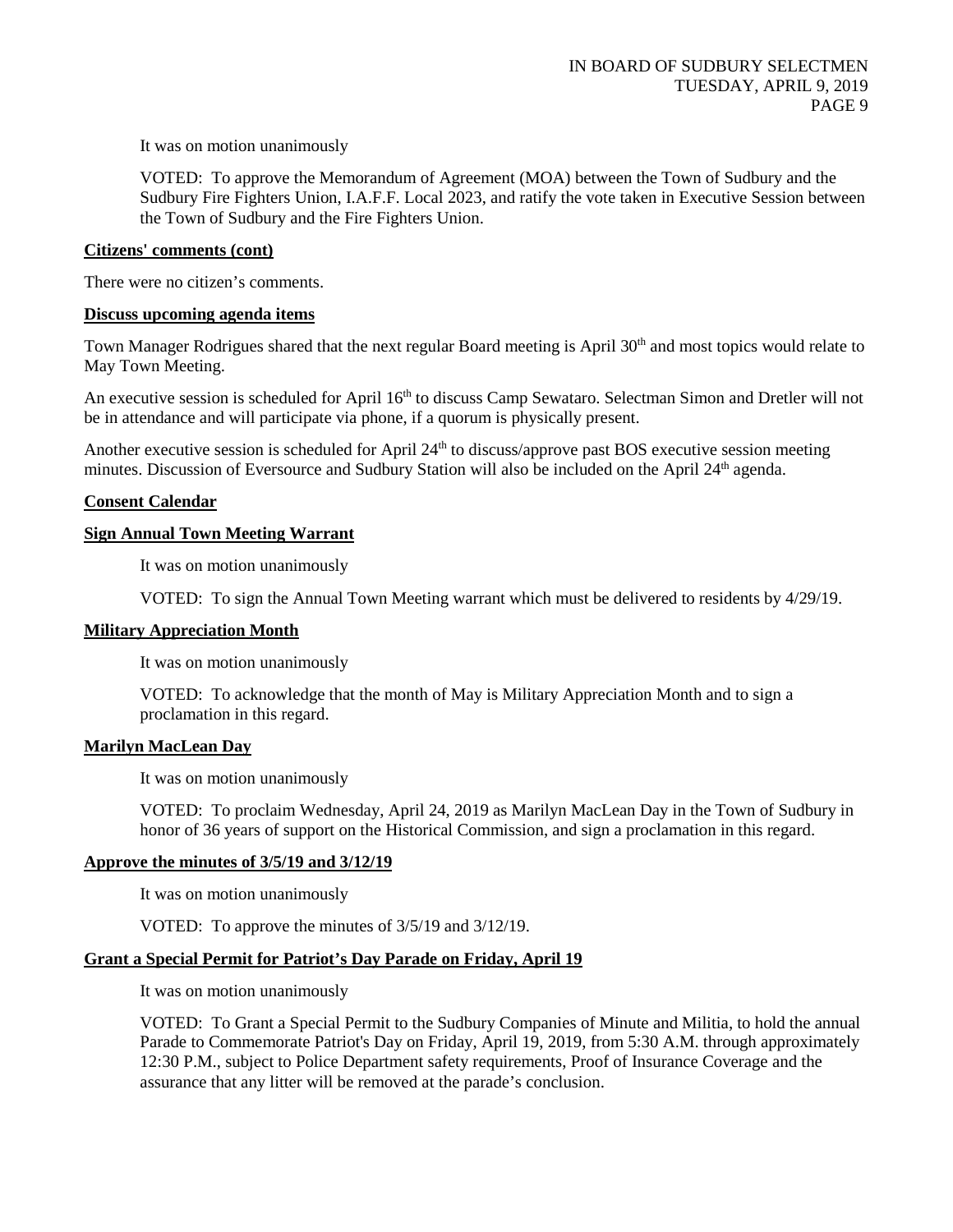# **Resignations from the Sudbury Housing Trust**

It was on motion unanimously

VOTED: To accept the resignations of Lydia Pastuszek and Andrew Kaye from the Sudbury Housing Trust, who are choosing not to serve another term and send a letter of thanks for their service to the Town.

## **Approve Conservation Restriction on land located off Old Framingham Road**

It was on motion unanimously

VOTED: To approve and signify approval of a Conservation Restriction granted under M.G.L. c.40 §8C by Mahoney Farms LLC on land located off Old Framingham Road, Sudbury, being a 0.68- acre portion of a 1.703- acre parcel of land and shown as "75' Wide Wildlife Corridor Easement" on a plan of land entitled "Easement Plan of Land in Sudbury, MA", dated July 26, 2005, by Sullivan, Connors and Associates Land Surveying and Civil Engineering, said plan recorded at the Middlesex South District Registry of Deeds on October 26th, 2005 as Plan No. 1464 of 2005.

# **Approve Conservation Restriction for property at 30 Nobscot Road**

It was on motion unanimously

VOTED: To approve and signify approval of a Conservation Restriction granted under M.G.L. c.40 §8C by Mahoney Farms LLC for property at 30 Nobscot Rd., Sudbury, being a 3.09-acre portion of a 23.527 acre parcel of land and shown as "Easement #2 Open Space Easement", "Easement #3 Open Space and Drainage Easement", "Easement #4 Existing 'No Structure' Open Space Easement Used for Underground Utilities by Grantor", "Easement #6 Drainage Easement", and "Easement #7 Existing 'No Structure' Open Space Easement Used for Underground Utilities by Grantor", on a plan entitled "Conservation Restriction Plan of Land Mahoney Farms in Sudbury, MA", dated December 26, 2018, by Sullivan, Connors and Associates Land Surveying and Civil Engineering, said plan recorded at the Middlesex South District Registry of Deeds on March 3, 2019 as Plan No. 171 of 2019.

# **Place the following Ballot Question on the Warrant for the Special Town Election of June 4, 2019**

Selectman Simon stated that a Special Town Meeting should be recommended to address Sewataro. Town Manager Rodrigues responded that in order to conduct such a meeting, a final warrant would have to be approved by April 26. Selectman Simon stated that there is not enough information about Sewataro to vote at this time.

Town Manager Rodrigues stated that it would cost the Town \$12,000 to conduct such a Special Town Meeting.

Selectman Simon stated that there was a need for a more methodical approach and emphasized that the Board is in flux and all the facts are not available at this time. He continued with further explanation.

Chairman Haarde commented that Selectman Simon should stop the dialogue and added that elections have been scheduled in advance many times.

An intense discourse took place.

Selectman Dretler stated that she supports land preservation. She stressed that the Board lacked facts to make the decision tonight and that the Board has not given the voters enough time to get informed, similar to Quarry North. She stated that she would support Sewataro inclusion at an October Town Meeting. Selectman Simon stated he would support this going forward at an October Town Meeting assuming that the Board has had the discussion that it needs to, and the Town is fully apprised of what the Board has learned and has done. Selectmen Dretler and Simon have never suggested anything different. Chairman Haarde indicated that both Selectman Dretler and